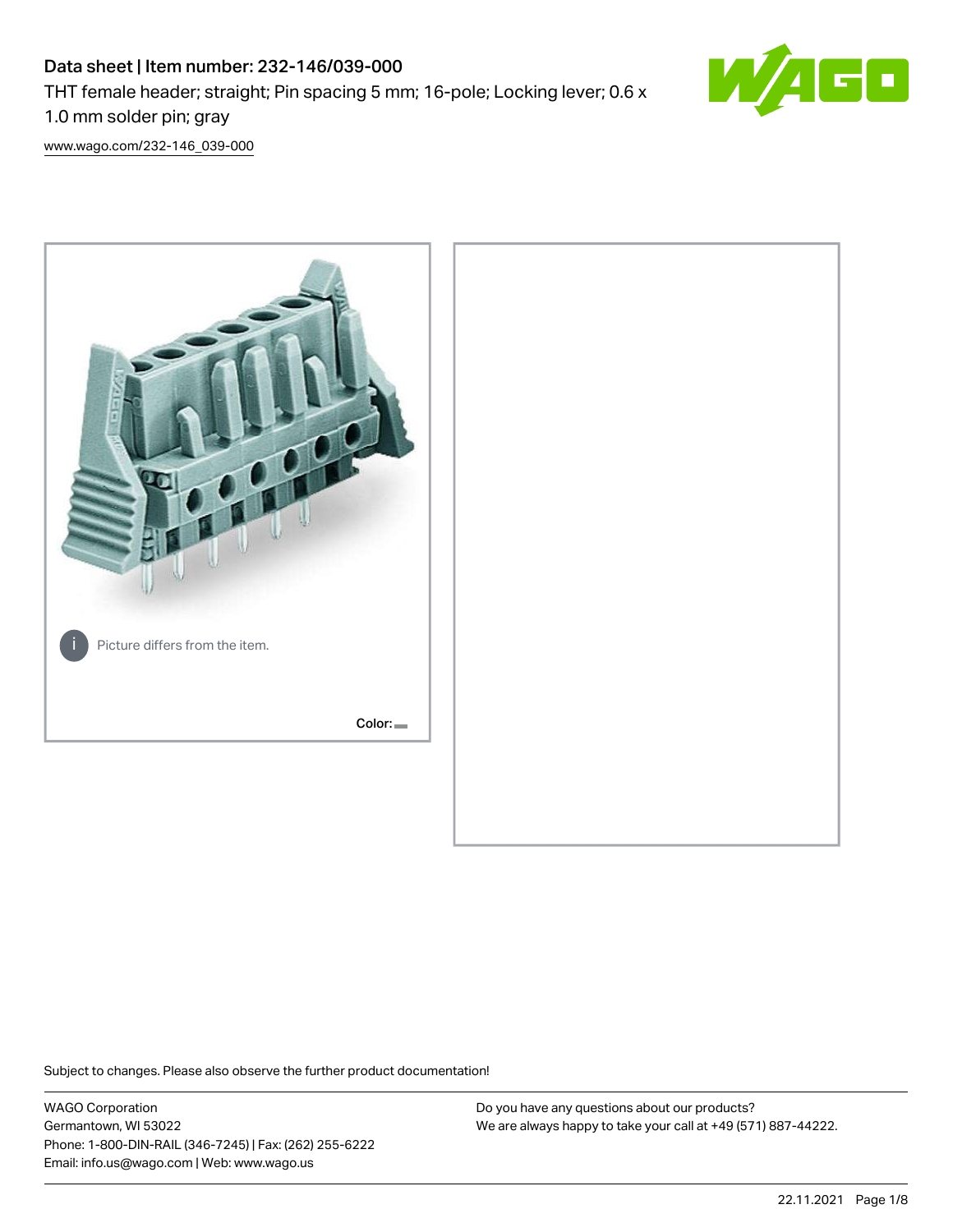

Dimensions in mm

L = pole no. x pin spacing

2- to 3-pole female connectors – one latch only

#### Item description

- **H** Horizontal or vertical PCB mounting via straight or angled solder pins
- For board-to-board and board-to-wire connections
- Touch-proof PCB outputs  $\blacksquare$
- $\blacksquare$ Easy-to-identify PCB inputs and outputs
- $\blacksquare$ With coding fingers

Subject to changes. Please also observe the further product documentation! Data

WAGO Corporation Germantown, WI 53022 Phone: 1-800-DIN-RAIL (346-7245) | Fax: (262) 255-6222 Email: info.us@wago.com | Web: www.wago.us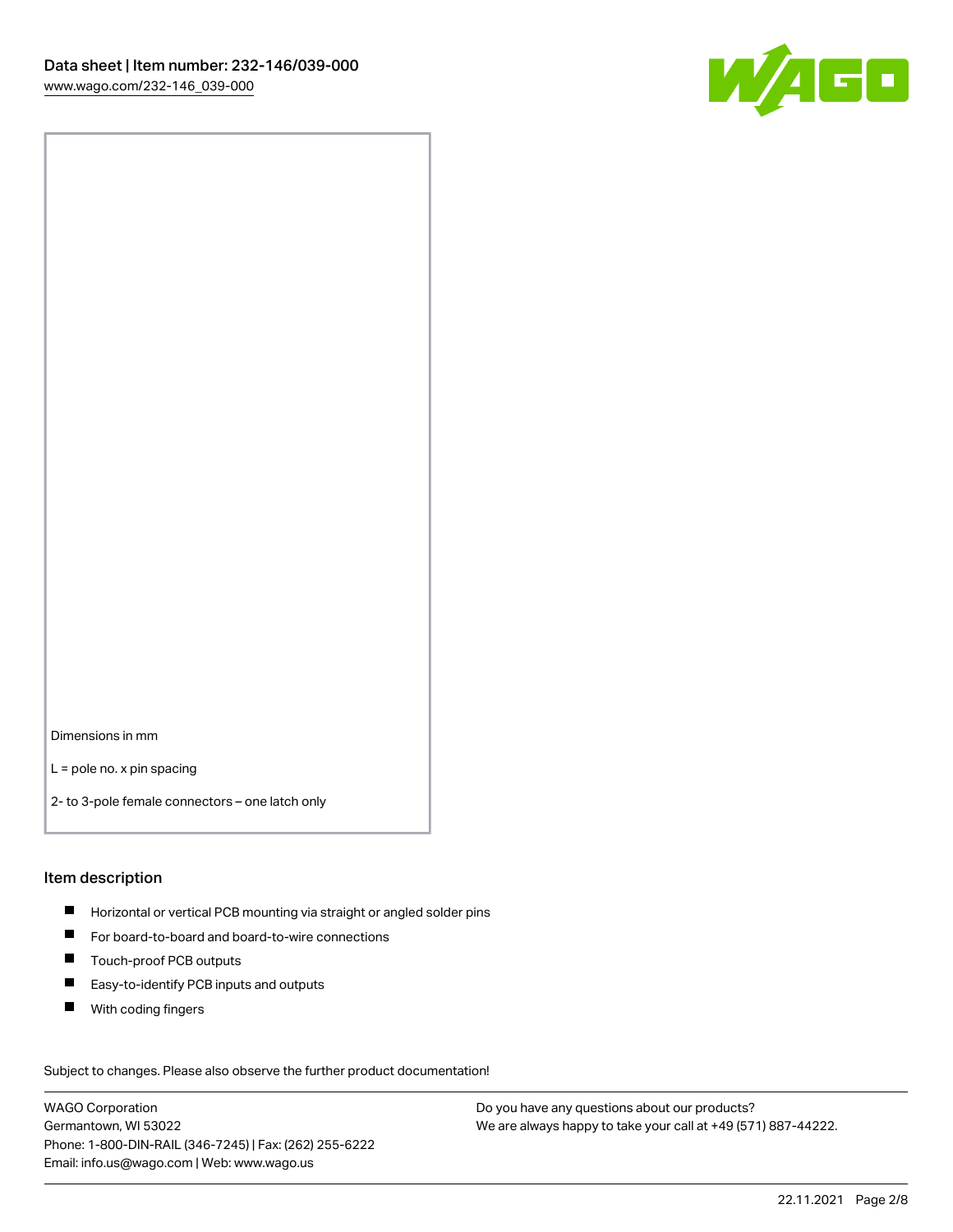

# Data Notes

| Safety information 1 | The MCS-MULTI CONNECTION SYSTEM includes connectors<br>without breaking capacity in accordance with DIN EN 61984. When<br>used as intended, these connectors must not be connected<br>/disconnected when live or under load. The circuit design should<br>ensure header pins, which can be touched, are not live when<br>unmated. |
|----------------------|-----------------------------------------------------------------------------------------------------------------------------------------------------------------------------------------------------------------------------------------------------------------------------------------------------------------------------------|
| Variants:            | Other pole numbers<br>3.8 mm pin projection for male headers with straight solder pins<br>Gold-plated or partially gold-plated contact surfaces<br>Other versions (or variants) can be requested from WAGO Sales or<br>configured at https://configurator.wago.com/                                                               |

# Electrical data

### IEC Approvals

| Ratings per                 | IEC/EN 60664-1                                                        |
|-----------------------------|-----------------------------------------------------------------------|
| Rated voltage (III / 3)     | 320 V                                                                 |
| Rated surge voltage (III/3) | 4 <sub>k</sub> V                                                      |
| Rated voltage (III/2)       | 320 V                                                                 |
| Rated surge voltage (III/2) | 4 <sub>k</sub> V                                                      |
| Nominal voltage (II/2)      | 630 V                                                                 |
| Rated surge voltage (II/2)  | 4 <sub>k</sub> V                                                      |
| Rated current               | 12A                                                                   |
| Legend (ratings)            | $(III / 2)$ $\triangle$ Overvoltage category III / Pollution degree 2 |

# UL Approvals

| Approvals per                  | UL 1059 |
|--------------------------------|---------|
| Rated voltage UL (Use Group B) | 300 V   |
| Rated current UL (Use Group B) | 15 A    |
| Rated voltage UL (Use Group D) | 300 V   |
| Rated current UL (Use Group D) | 10 A    |

# Ratings per UL

| Rated voltage UL 1977 | 600 V |
|-----------------------|-------|
| Rated current UL 1977 |       |

Subject to changes. Please also observe the further product documentation!

| <b>WAGO Corporation</b>                                | Do you have any questions about our products?                 |
|--------------------------------------------------------|---------------------------------------------------------------|
| Germantown, WI 53022                                   | We are always happy to take your call at +49 (571) 887-44222. |
| Phone: 1-800-DIN-RAIL (346-7245)   Fax: (262) 255-6222 |                                                               |
| Email: info.us@wago.com   Web: www.wago.us             |                                                               |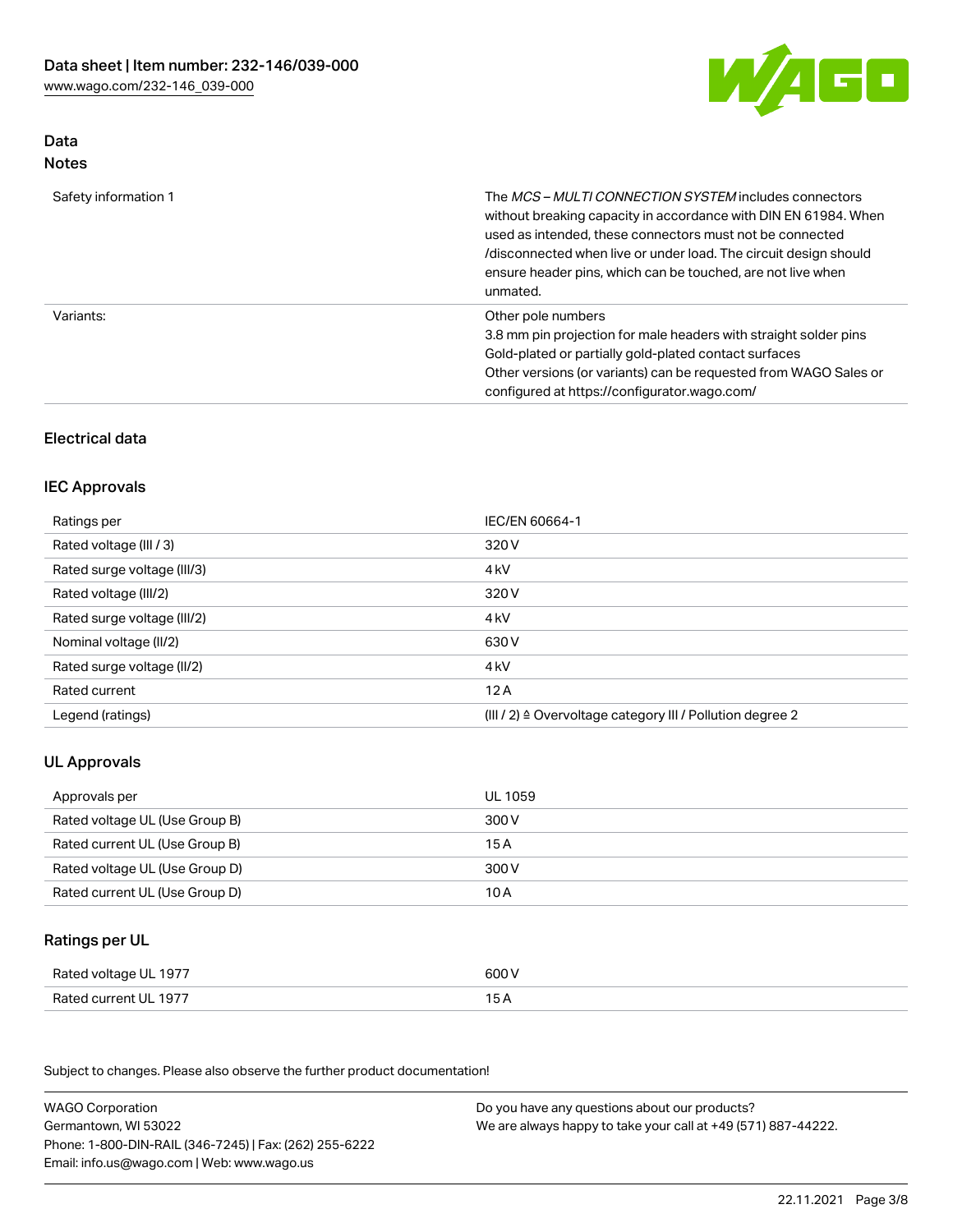

# CSA Approvals

| Approvals per                   | CSA   |
|---------------------------------|-------|
| Rated voltage CSA (Use Group B) | 300 V |
| Rated current CSA (Use Group B) | 15 A  |
| Rated voltage CSA (Use Group D) | 300 V |
| Rated current CSA (Use Group D) | 10 A  |

# Connection data

| Total number of potentials | 16 |
|----------------------------|----|
| Number of connection types |    |
| Number of levels           |    |

#### Connection 1

| Number of poles |  |
|-----------------|--|
|                 |  |

# Physical data

| Pin spacing                          | 5 mm / 0.197 inch    |
|--------------------------------------|----------------------|
| Width                                | 95.8 mm / 3.772 inch |
| Height                               | 26.6 mm / 1.047 inch |
| Height from the surface              | 21.6 mm / 0.85 inch  |
| Depth                                | 11.6 mm / 0.457 inch |
| Solder pin length                    | $5 \,\mathrm{mm}$    |
| Solder pin dimensions                | $0.6 \times 1$ mm    |
| Drilled hole diameter with tolerance | $1.3$ $(+0.1)$ mm    |

# Plug-in connection

| Contact type (pluggable connector) | Female header |
|------------------------------------|---------------|
| Connector (connection type)        | for PCB       |
| Mismating protection               | No            |
| Mating direction to the PCB        | $90^{\circ}$  |
| Locking of plug-in connection      | locking lever |

# PCB contact

| PCB Contact            |                                            |
|------------------------|--------------------------------------------|
| Solder pin arrangement | over the entire female connector (in-line) |

Subject to changes. Please also observe the further product documentation!

| <b>WAGO Corporation</b>                                | Do you have any questions about our products?                 |
|--------------------------------------------------------|---------------------------------------------------------------|
| Germantown, WI 53022                                   | We are always happy to take your call at +49 (571) 887-44222. |
| Phone: 1-800-DIN-RAIL (346-7245)   Fax: (262) 255-6222 |                                                               |
| Email: info.us@wago.com   Web: www.wago.us             |                                                               |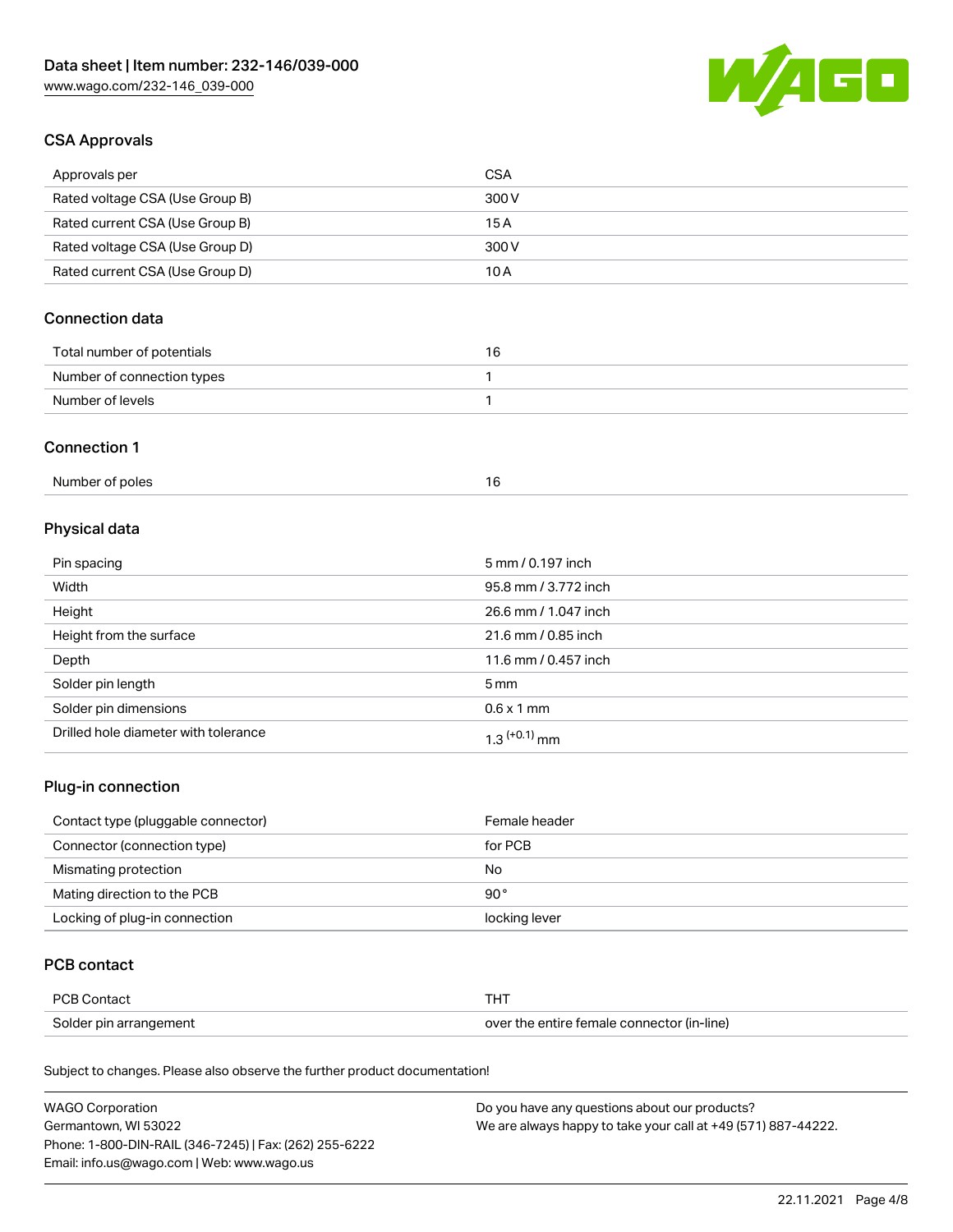

Number of solder pins per potential 1

### Material data

| Color                       | gray              |
|-----------------------------|-------------------|
| Material group              |                   |
| Insulation material         | Polyamide (PA66)  |
| Flammability class per UL94 | V <sub>0</sub>    |
| Contact material            | Copper alloy      |
| Contact plating             | tin-plated        |
| Fire load                   | 0.284 MJ          |
| Weight                      | 16.1 <sub>g</sub> |

### Environmental requirements

### Commercial data

| Product Group         | 3 (Multi Conn. System) |
|-----------------------|------------------------|
| PU (SPU)              | 10 Stück               |
| Packaging type        | box                    |
| Country of origin     | DE                     |
| <b>GTIN</b>           | 4044918623636          |
| Customs tariff number | 8536694040             |

### Approvals / Certificates

### Country specific Approvals

| Logo      | Approval                                      | <b>Additional Approval Text</b> | Certificate<br>name |
|-----------|-----------------------------------------------|---------------------------------|---------------------|
| <b>AR</b> | <b>CSA</b><br><b>DEKRA Certification B.V.</b> | C <sub>22.2</sub>               | 1466354             |

#### Ship Approvals

ЧJ

| Logo                         | Approval                                  | <b>Additional Approval Text</b> | Certificate<br>name              |
|------------------------------|-------------------------------------------|---------------------------------|----------------------------------|
| ABS<br><b>Sight</b><br>R0151 | <b>ABS</b><br>American Bureau of Shipping | $\overline{\phantom{0}}$        | 19-<br>HG15869876-<br><b>PDA</b> |

Subject to changes. Please also observe the further product documentation!

| <b>WAGO Corporation</b>                                | Do you have any questions about our products?                 |
|--------------------------------------------------------|---------------------------------------------------------------|
| Germantown, WI 53022                                   | We are always happy to take your call at +49 (571) 887-44222. |
| Phone: 1-800-DIN-RAIL (346-7245)   Fax: (262) 255-6222 |                                                               |
| Email: info.us@wago.com   Web: www.wago.us             |                                                               |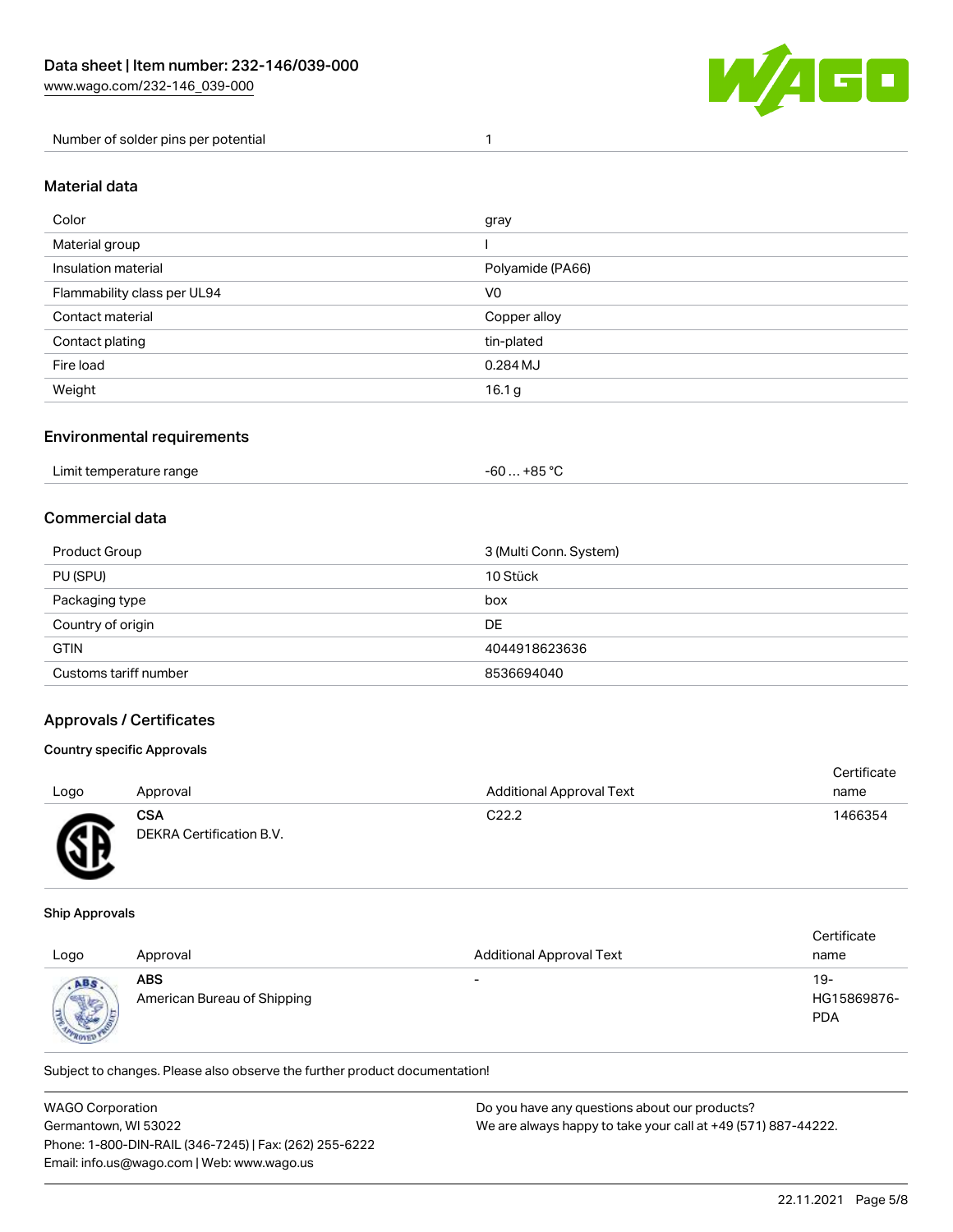Phone: 1-800-DIN-RAIL (346-7245) | Fax: (262) 255-6222

Email: info.us@wago.com | Web: www.wago.us



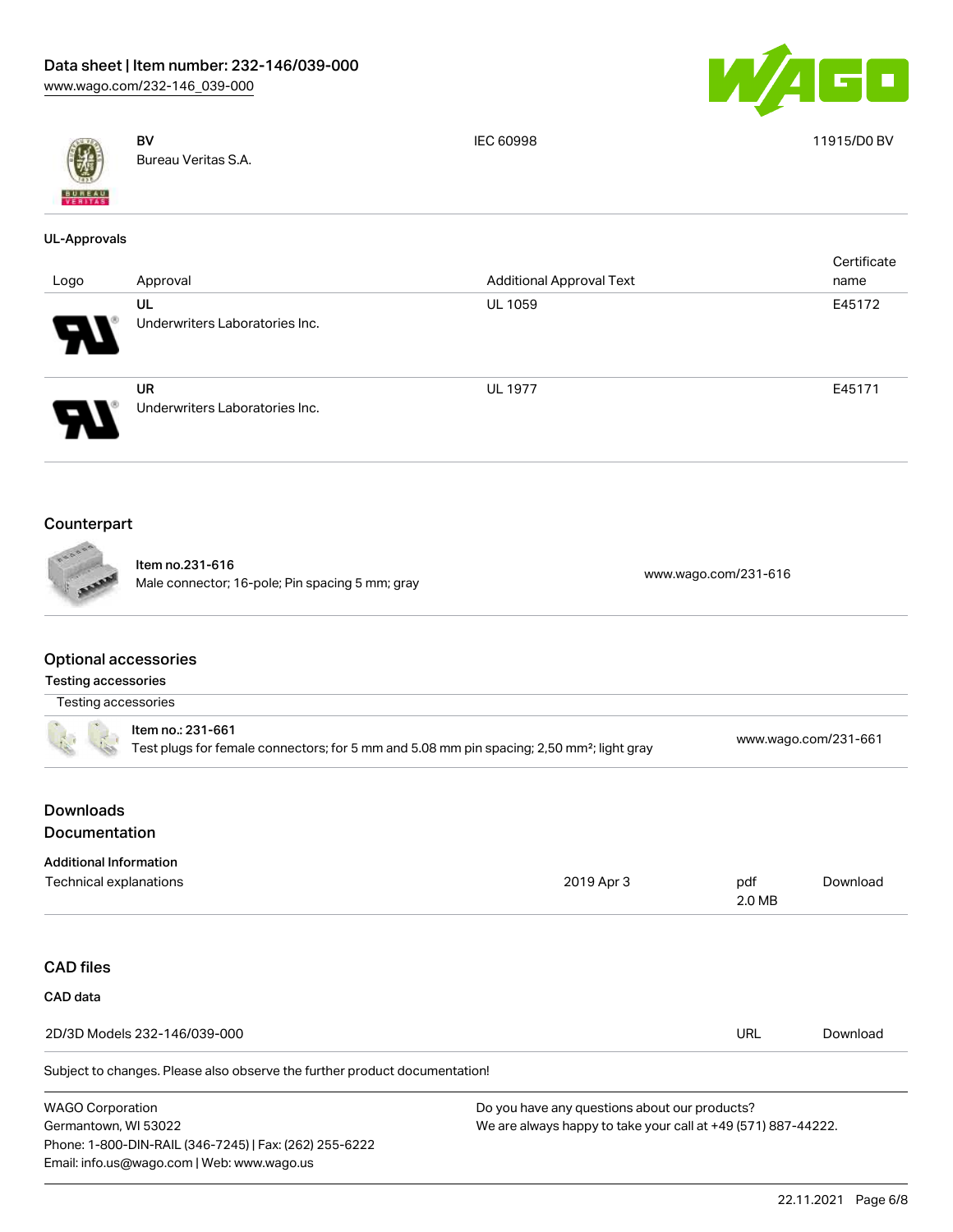

#### CAE data

| EPLAN Data Portal 232-146/039-000                                                                                                                                      | <b>URL</b> | Download |
|------------------------------------------------------------------------------------------------------------------------------------------------------------------------|------------|----------|
| ZUKEN Portal 232-146/039-000                                                                                                                                           | <b>URL</b> | Download |
| EPLAN Data Portal 232-146/039-000                                                                                                                                      | <b>URL</b> | Download |
| <b>PCB Design</b>                                                                                                                                                      |            |          |
| Symbol and Footprint 232-146/039-000                                                                                                                                   | URL        | Download |
| CAx data for your PCB design, consisting of "schematic symbols and PCB footprints",<br>allow easy integration of the WAGO component into your development environment. |            |          |
| Supported formats:                                                                                                                                                     |            |          |
| ш<br>Accel EDA 14 & 15                                                                                                                                                 |            |          |
| ш<br>Altium 6 to current version                                                                                                                                       |            |          |
| П<br>Cadence Allegro                                                                                                                                                   |            |          |
| Ц<br>DesignSpark                                                                                                                                                       |            |          |
| ш<br>Eagle Libraries                                                                                                                                                   |            |          |
| Ш<br>KiCad                                                                                                                                                             |            |          |
| ш<br>Mentor Graphics BoardStation                                                                                                                                      |            |          |
| ш<br>Mentor Graphics Design Architect                                                                                                                                  |            |          |
| ш<br>Mentor Graphics Design Expedition 99 and 2000                                                                                                                     |            |          |
| ш<br>OrCAD 9.X PCB and Capture                                                                                                                                         |            |          |
| Ш<br>PADS PowerPCB 3, 3.5, 4.X, and 5.X                                                                                                                                |            |          |
| П<br>PADS PowerPCB and PowerLogic 3.0                                                                                                                                  |            |          |
| ш<br>PCAD 2000, 2001, 2002, 2004, and 2006                                                                                                                             |            |          |
| ш<br>Pulsonix 8.5 or newer                                                                                                                                             |            |          |
| ш<br><b>STL</b>                                                                                                                                                        |            |          |
| 3D STEP                                                                                                                                                                |            |          |
| TARGET 3001!                                                                                                                                                           |            |          |
| View Logic ViewDraw                                                                                                                                                    |            |          |
| Quadcept                                                                                                                                                               |            |          |
| Zuken CadStar 3 and 4                                                                                                                                                  |            |          |
| Zuken CR-5000 and CR-8000                                                                                                                                              |            |          |
| PCB Component Libraries (EDA), PCB CAD Library Ultra Librarian                                                                                                         |            |          |

Subject to changes. Please also observe the further product documentation!

WAGO Corporation Germantown, WI 53022 Phone: 1-800-DIN-RAIL (346-7245) | Fax: (262) 255-6222 Email: info.us@wago.com | Web: www.wago.us